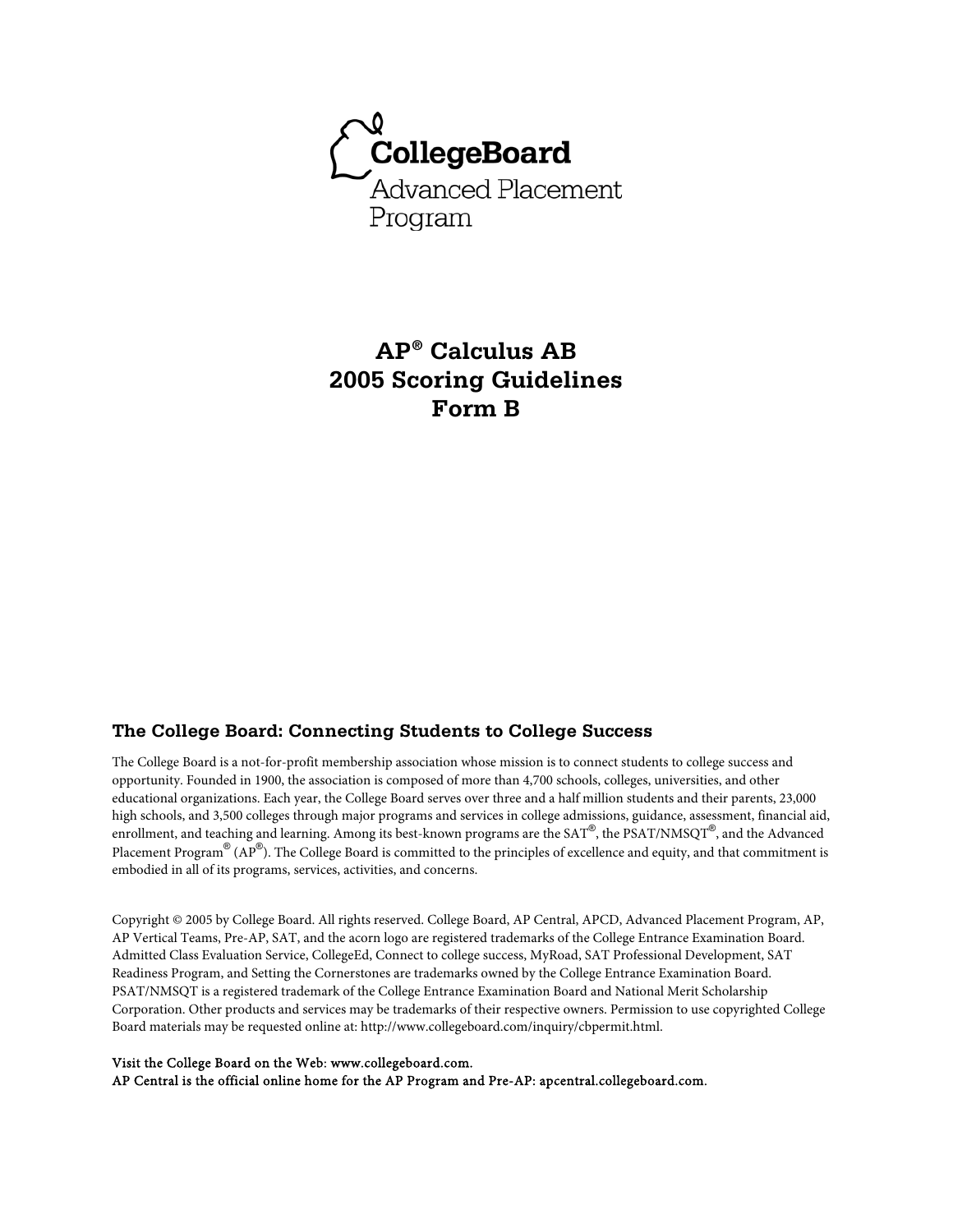### **Question 1**

Let *f* and *g* be the functions given by  $f(x) = 1 + \sin(2x)$  and  $g(x) = e^{x/2}$ . Let *R* be the shaded region in the first quadrant enclosed by the graphs of  $f$  and  $g$  as shown in the figure above.

- (a) Find the area of *R*.
- (b) Find the volume of the solid generated when *R* is revolved about the *x*-axis.
- (c) The region  $R$  is the base of a solid. For this solid, the cross sections perpendicular to the *x*-axis are semicircles with diameters extending from  $y = f(x)$  to  $y = g(x)$ . Find the volume of this solid.



The graphs of f and g intersect in the first quadrant at  
\n
$$
(S, T) = (1.13569, 1.76446).
$$
  
\n(a) Area =  $\int_0^S (f(x) - g(x)) dx$   
\n $= \int_0^S (1 + \sin(2x) - e^{x/2}) dx$   
\n $= 0.429$   
\n(b) Volume =  $\pi \int_0^S ((f(x))^2 - (g(x))^2) dx$   
\n $= \pi \int_0^S ((1 + \sin(2x))^2 - (e^{x/2})^2) dx$   
\n $= 4.266$  or  $4.267$   
\n(c) Volume =  $\int_0^S \frac{\pi}{2} (\frac{f(x) - g(x)}{2})^2 dx$   
\n $= \int_0^S \frac{\pi}{2} (\frac{f(x) - g(x)}{2})^2 dx$   
\n $= \int_0^S \frac{\pi}{2} (\frac{1 + \sin(2x) - e^{x/2}}{2})^2 dx$   
\n $= 0.077$  or  $0.078$   
\n $\begin{array}{c}2:\text{integral not of form} \\ \text{I: answer} \end{array}$   
\n $3:\begin{cases}2:\text{integral} \\ \text{II: answer}\end{cases}$   
\n $3:\begin{cases}2:\text{integral} \\ \text{II: answer}\end{cases}$   
\n $3:\begin{cases}2:\text{integral} \\ \text{II: answer}\end{cases}$   
\n $3:\begin{cases}2:\text{integral} \\ \text{II: answer}\end{cases}$ 

Copyright © 2005 by College Board. All rights reserved.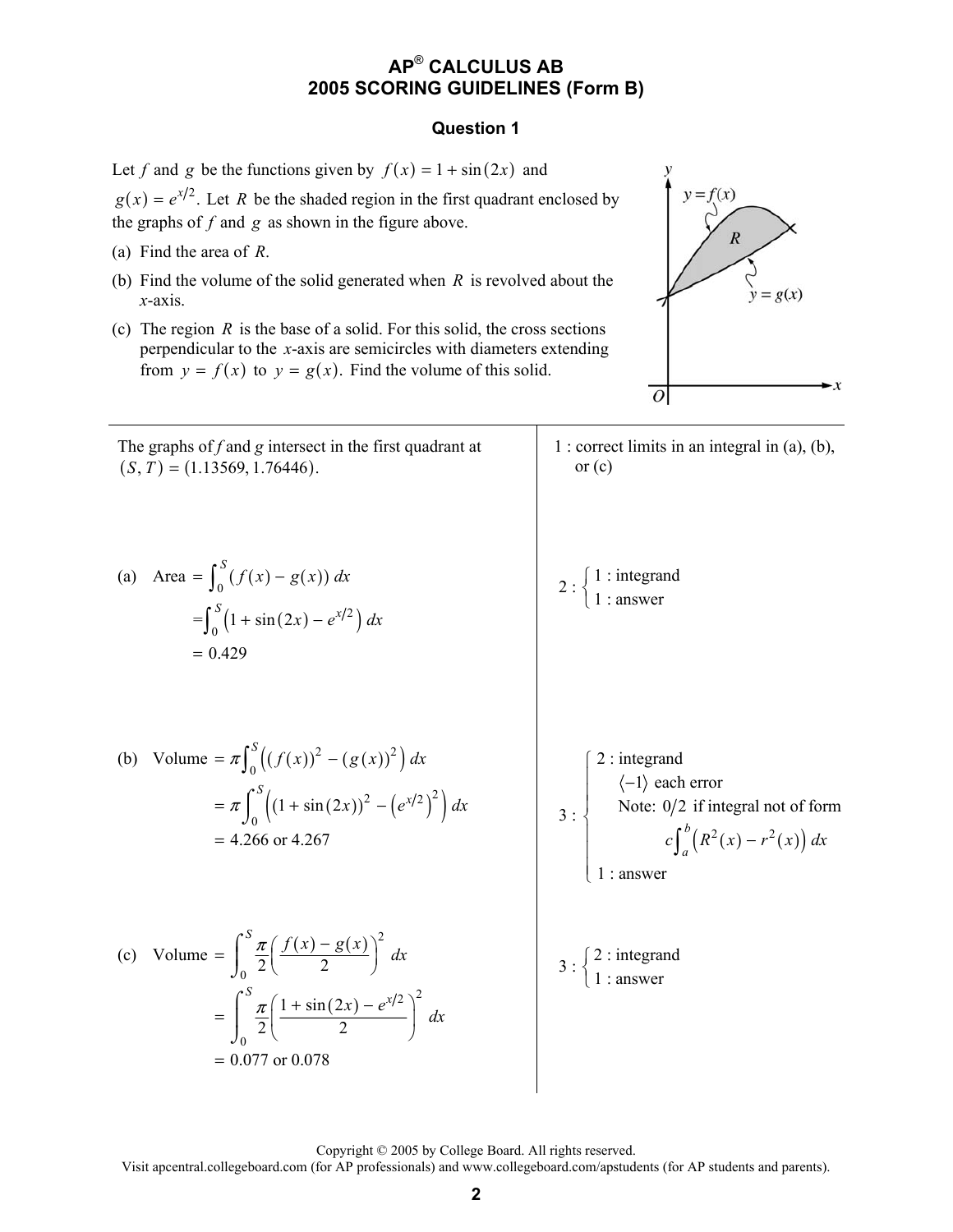#### **Question 2**

A water tank at Camp Newton holds 1200 gallons of water at time *t* = 0. During the time interval  $0 \le t \le 18$  hours, water is pumped into the tank at the rate

$$
W(t) = 95\sqrt{t}\sin^2\left(\frac{t}{6}\right)
$$
 gallons per hour.

During the same time interval, water is removed from the tank at the rate

$$
R(t) = 275 \sin^2\left(\frac{t}{3}\right)
$$
 gallons per hour.

- (a) Is the amount of water in the tank increasing at time  $t = 15$ ? Why or why not?
- (b) To the nearest whole number, how many gallons of water are in the tank at time  $t = 18$  ?
- (c) At what time *t*, for  $0 \le t \le 18$ , is the amount of water in the tank at an absolute minimum? Show the work that leads to your conclusion.
- (d) For  $t > 18$ , no water is pumped into the tank, but water continues to be removed at the rate  $R(t)$ until the tank becomes empty. Let *k* be the time at which the tank becomes empty. Write, but do not solve, an equation involving an integral expression that can be used to find the value of *k*.

(a) No; the amount of water is not increasing at 
$$
t = 15
$$
 since  $W(15) - R(15) = -121.09 < 0$ .

(b) 
$$
1200 + \int_0^{18} (W(t) - R(t)) dt = 1309.788
$$
  
1310 gallons 3:

(c) 
$$
W(t) - R(t) = 0
$$
  
\n $t = 0, 6.4948, 12.9748$ 

|        | $t$ (hours) gallons of water |
|--------|------------------------------|
|        | 1200                         |
| 6.495  | 525                          |
| 12.975 | 1697                         |
| 18     | 1310                         |

The values at the endpoints and the critical points show that the absolute minimum occurs when  $t = 6.494$  or 6.495.

(d) 
$$
\int_{18}^{k} R(t) dt = 1310
$$

 $\int_{18}^{8} R(t) dt = 1310$   $2 : \begin{cases} 1 : \text{limits} \\ 1 : \text{equation} \end{cases}$  $\left\{ \begin{matrix} 1 \\ 1 \\ 1 \end{matrix} \right.$ 

1 : answer with reason

 1 : limits  $\left\{\n\begin{array}{l}\n1:\text{integrand}\n\end{array}\n\right\}$ 1 : answer

 $3:\left\{\n\begin{array}{l}\n1:\text{amount of water is least at} \\
\end{array}\n\right.$  $\int 1$ : interior critical points

 $\left( 1: \text{analysis for absolute minimum} \right)$ 

 $t = 6.494$  or 6.495

 $\sqrt{ }$ ⎨  $\mathbf{I}$  $\overline{a}$ 

 $\vert$ 

 $\begin{cases} \qquad t = \end{cases}$ 

Copyright © 2005 by College Board. All rights reserved.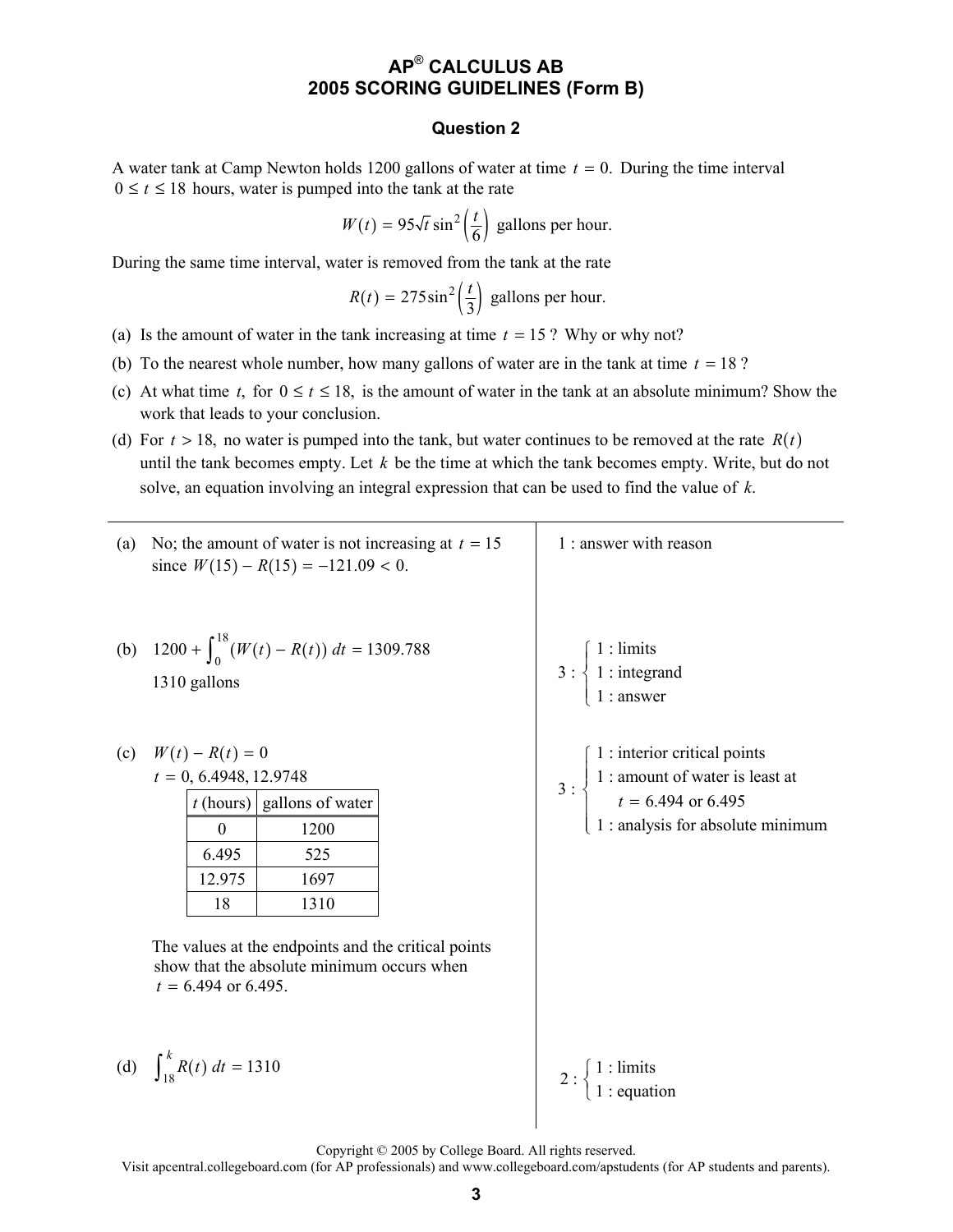### **Question 3**

A particle moves along the *x*-axis so that its velocity *v* at time *t*, for  $0 \le t \le 5$ , is given by

 $v(t) = \ln(t^2 - 3t + 3)$ . The particle is at position  $x = 8$  at time  $t = 0$ .

- (a) Find the acceleration of the particle at time  $t = 4$ .
- (b) Find all times *t* in the open interval  $0 < t < 5$  at which the particle changes direction. During which time intervals, for  $0 \le t \le 5$ , does the particle travel to the left?
- (c) Find the position of the particle at time  $t = 2$ .
- (d) Find the average speed of the particle over the interval  $0 \le t \le 2$ .

(a) 
$$
a(4) = v'(4) = \frac{5}{7}
$$
  
\n(b)  $v(t) = 0$   
\n $t^2 - 3t + 3 = 1$   
\n $t^2 - 3t + 2 = 0$   
\n $(t-2) (t-1) = 0$   
\n $t = 1, 2$   
\n $v(t) > 0$  for  $0 < t < 1$   
\n $v(t) > 0$  for  $1 < t < 2$   
\n $v(t) > 0$  for  $1 < t < 2$   
\n $v(t) > 0$  for  $1 < t < 2$   
\n $v(t) > 0$  for  $2 < t < 5$   
\nThe particle changes direction when  $t = 1$  and  $t = 2$ .  
\nThe particle travels to the left when  $1 < t < 2$ .  
\n(c)  $s(t) = s(0) + \int_0^t \ln(u^2 - 3u + 3) du$   
\n $s(2) = 8 + \int_0^2 \ln(u^2 - 3u + 3) du$   
\n $= 8.368$  or  $8.369$   
\n(d)  $\frac{1}{2} \int_0^2 |v(t)| dt = 0.370$  or  $0.371$   
\n2: {1: integral

Copyright © 2005 by College Board. All rights reserved.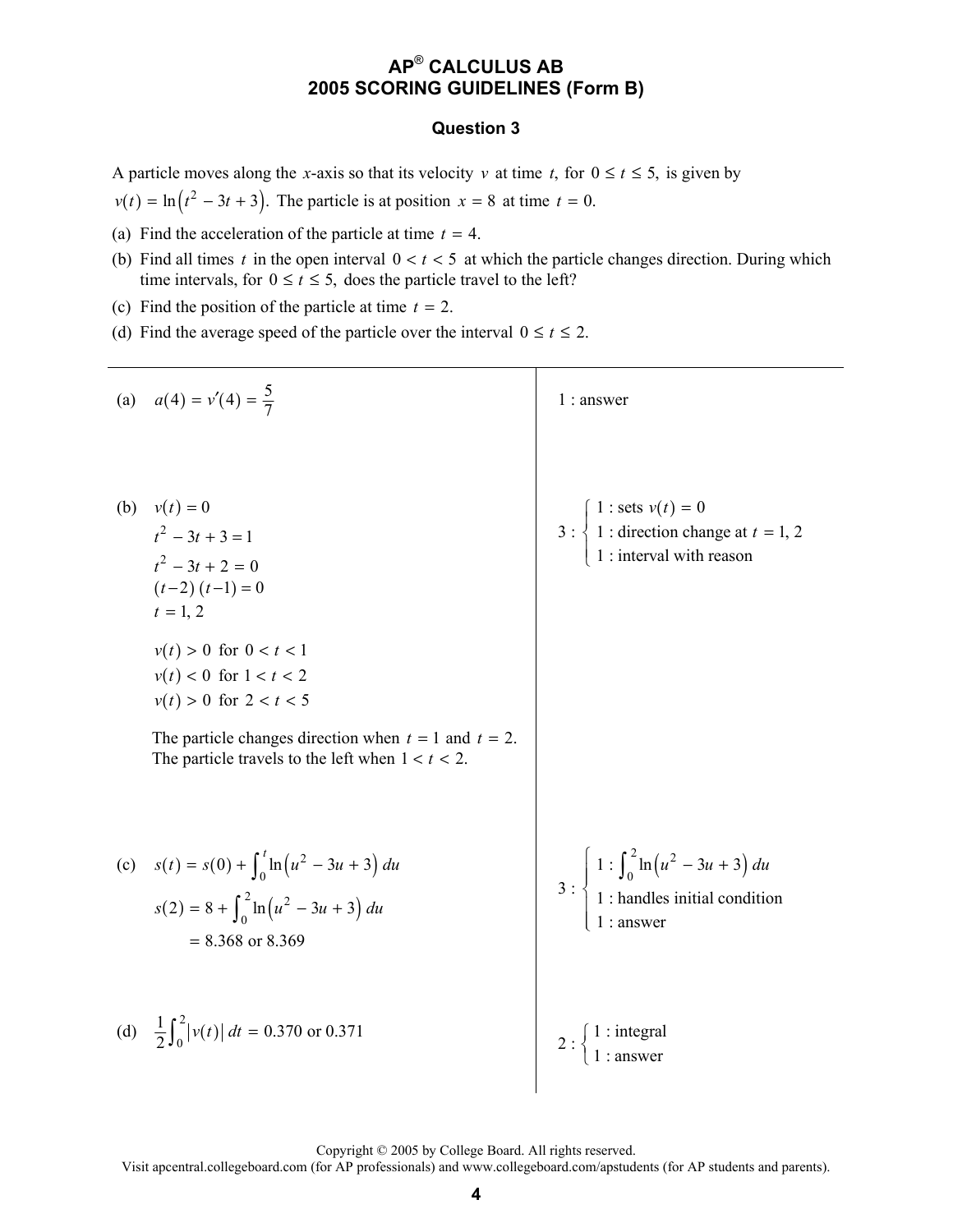### **Question 4**

The graph of the function *f* above consists of three line segments.

- (a) Let *g* be the function given by  $g(x) = \int_{-4}^{x} f(t) dt$ . For each of  $g(-1)$ ,  $g'(-1)$ , and  $g''(-1)$ , find the value or state that it does not exist.
- (b) For the function *g* defined in part (a), find the *x*-coordinate of each point of inflection of the graph of *g* on the open interval  $-4 < x < 3$ . Explain your reasoning.



- (c) Let *h* be the function given by  $h(x) = \int_x^3 f(t) dt$ . Find all values of *x* in the closed interval  $-4 \le x \le 3$  for which  $h(x) = 0$ .
- (d) For the function *h* defined in part (c), find all intervals on which *h* is decreasing. Explain your reasoning.
- (a)  $g(-1) = \int_{-1}^{-1} f(t) dt = -\frac{1}{2}(3)(5)$  $g(-1) = \int_{-4}^{-1} f(t) dt = -\frac{1}{2}(3)(5) = -\frac{15}{2}$  $g'(-1) = f(-1) = -2$  $g''(-1)$  does not exist because *f* is not differentiable at  $x = -1$ . 3 :  $(-1)$  $(-1)$  $(-1)$  $1 : g(-1)$  $1 : g'(-1)$  $1 : g''(-1)$ *g g g*  $\begin{cases} 1: g(-) \\ 1 \end{cases}$  $\langle 1 : g'( \left(1 : g''(-\right)$ (b)  $x = 1$  $g' = f$  changes from increasing to decreasing at  $x = 1$ . 2 :  $\begin{cases} 1 : x = 1 \text{ (only)} \\ 1 : \text{reason} \end{cases}$ (c)  $x = -1, 1, 3$  2 : correct values  $\langle -1 \rangle$  each missing or extra value (d)  $h$  is decreasing on [0, 2]  $h' = -f < 0$  when  $f > 0$  $2:\begin{cases}1:\text{interval}\\1:\text{reason}\end{cases}$  $\left\{ \begin{matrix} 1 \\ 1 \\ 1 \end{matrix} \right.$

Copyright © 2005 by College Board. All rights reserved.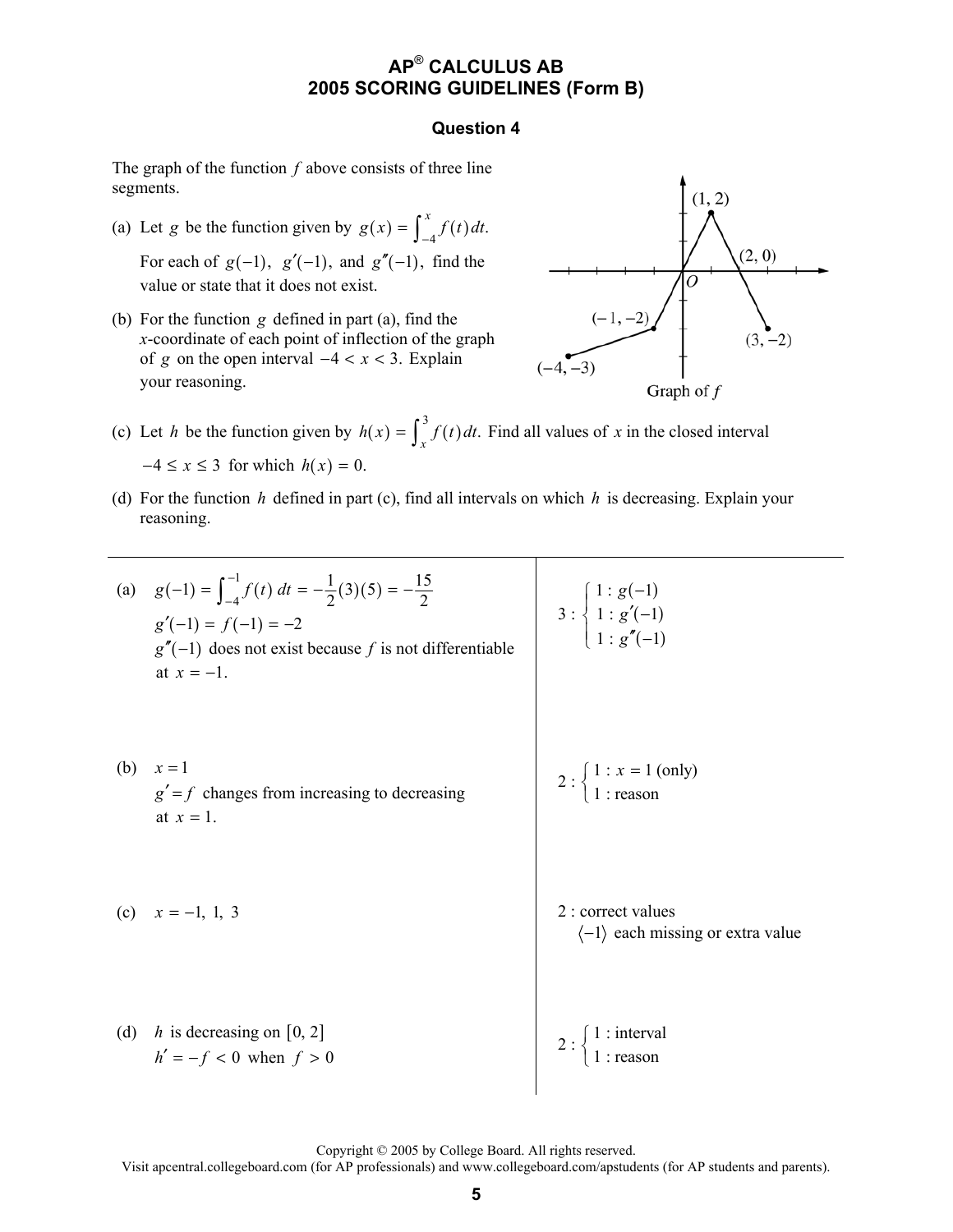#### **Question 5**

Consider the curve given by  $y^2 = 2 + xy$ .

(a) Show that  $\frac{dy}{dx} = \frac{y}{2y - x}$ .

(b) Find all points  $(x, y)$  on the curve where the line tangent to the curve has slope  $\frac{1}{2}$ .

- (c) Show that there are no points  $(x, y)$  on the curve where the line tangent to the curve is horizontal.
- (d) Let *x* and *y* be functions of time *t* that are related by the equation  $y^2 = 2 + xy$ . At time  $t = 5$ , the value of *y* is 3 and  $\frac{dy}{dt} = 6$ . Find the value of  $\frac{dx}{dt}$  at time  $t = 5$ .

|     | (a) $2yy' = y + xy'$<br>$(2y - x)y' = y$<br>$y' = \frac{y}{2y - x}$                                                                                                                                                                                                                                              | 2 : $\begin{cases} 1 : \text{implicit differentiation} \\ 1 : \text{ solves for } y' \end{cases}$                     |
|-----|------------------------------------------------------------------------------------------------------------------------------------------------------------------------------------------------------------------------------------------------------------------------------------------------------------------|-----------------------------------------------------------------------------------------------------------------------|
|     | (b) $\frac{y}{2y-x} = \frac{1}{2}$<br>$2y = 2y - x$<br>$x = 0$<br>$y = \pm \sqrt{2}$<br>$(0, \sqrt{2}), (0, -\sqrt{2})$                                                                                                                                                                                          | 2 : $\begin{cases} 1 : \frac{y}{2y - x} = \frac{1}{2} \\ 1 : \text{answer} \end{cases}$                               |
|     | (c) $\frac{y}{2y-x} = 0$<br>$y=0$<br>The curve has no horizontal tangent since<br>$0^2 \neq 2 + x \cdot 0$ for any x.                                                                                                                                                                                            | 2 : $\begin{cases} 1 : y = 0 \\ 1 : \text{explanation} \end{cases}$                                                   |
| (d) | When $y = 3$ , $3^2 = 2 + 3x$ so $x = \frac{7}{3}$ .<br>$\frac{dy}{dt} = \frac{dy}{dx} \cdot \frac{dx}{dt} = \frac{y}{2y - x} \cdot \frac{dx}{dt}$<br>At $t = 5$ , $6 = \frac{3}{6 - \frac{7}{3}} \cdot \frac{dx}{dt} = \frac{9}{11} \cdot \frac{dx}{dt}$<br>$\left. \frac{dx}{dt} \right _{t=5} = \frac{22}{3}$ | 3 : $\begin{cases} 1 : \text{ solves for } x \\ 1 : \text{chain rule} \\ 1 : \text{cases} \end{cases}$<br>$1:$ answer |

Copyright © 2005 by College Board. All rights reserved.